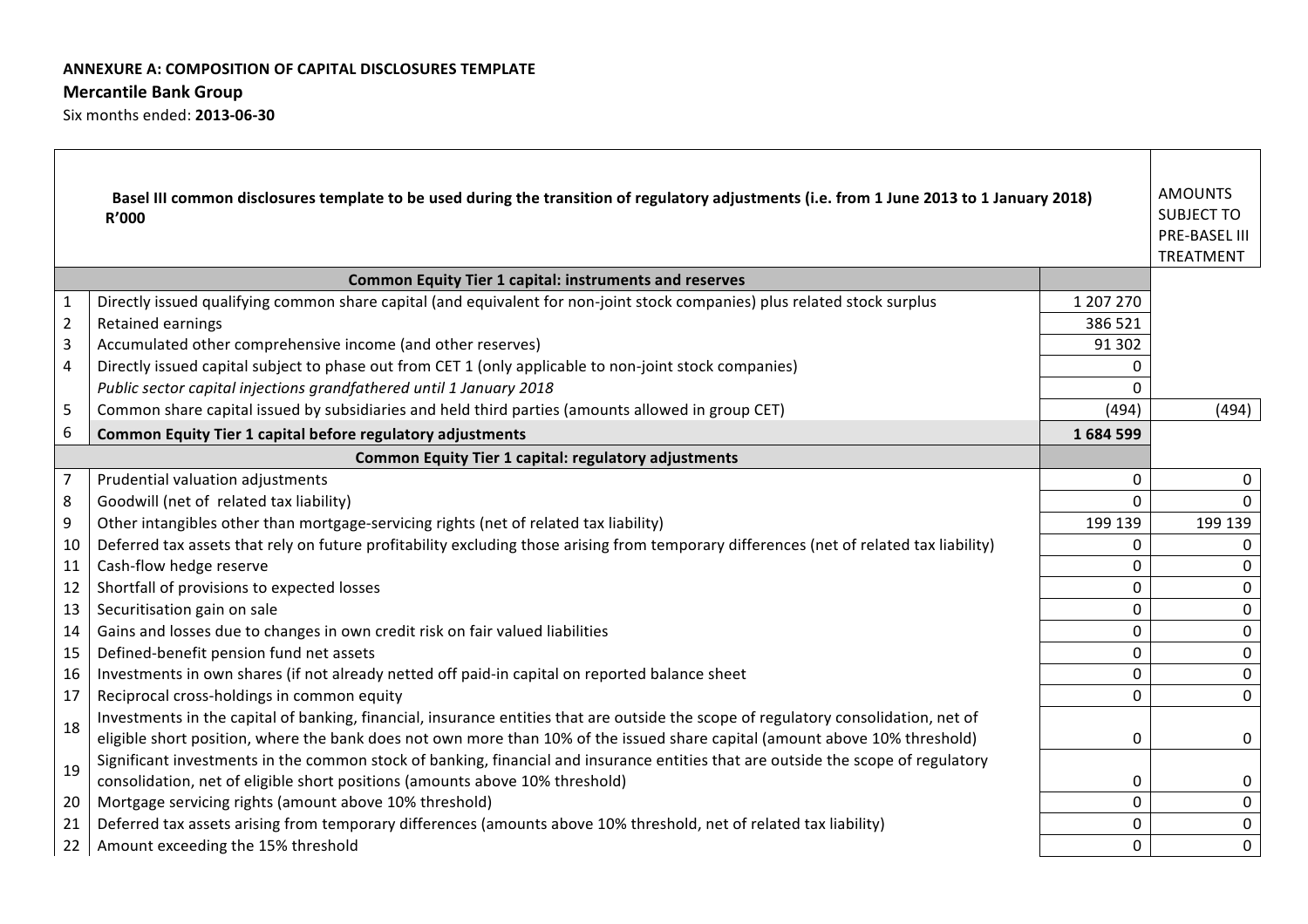| 23 | of which: significant investments in the common stock of financials                                                                        | 0              | $\mathbf 0$ |
|----|--------------------------------------------------------------------------------------------------------------------------------------------|----------------|-------------|
| 24 | of which: mortgage servicing rights                                                                                                        | 0              | $\mathbf 0$ |
| 25 | of which: deferred tax assets arising from temporary differences                                                                           | $\Omega$       | $\mathbf 0$ |
| 26 | National specific regulatory adjustments                                                                                                   | 0              | $\mathbf 0$ |
|    | REGULATORY ADJUSTMENTS APPLIED TO COMMON EQUITY TIER 1 IN RESPECT OF AMOUNTS SUBJECT TO PR-BASEL III TREAMENT                              | 199 139        |             |
|    | OF WHICH: Other intangibles other than mortgage-servicing rights (net of related tax liability)                                            | 199 139        |             |
|    | OF WHICH:                                                                                                                                  | 0              |             |
| 27 | Regulatory adjustments applied to Common Equity Tier 1 due to insufficient Additional Tier 1 and Tier 2 to cover deductions                | 0              |             |
| 28 | Total regulatory adjustments to Common Equity Tier 1                                                                                       | 199 139        |             |
| 29 | <b>Common Equity Tier 1 capital (CET1)</b>                                                                                                 | 1485460        |             |
|    | <b>Additional Tier 1 capital: instruments</b>                                                                                              |                |             |
| 30 | Directly issued qualifying Additional Tier 1 instruments plus related stock surplus                                                        | 0              |             |
| 31 | of which: classified as equity under applicable accounting standards                                                                       | $\Omega$       |             |
| 32 | of which: classified as liabilities under applicable accounting standards                                                                  | 0              |             |
| 33 | Directly issued capital instruments subject to phase out from Additional Tier 1                                                            | $\Omega$       |             |
| 34 | Additional Tier 1 instruments (and CET1 instruments not included in line 5) issued by subsidiaries and held by third parties (amounts      |                |             |
|    | allowed in group AT1)                                                                                                                      | 0              |             |
| 35 | of which: instruments issued by subsidiaries subject to phase out                                                                          | $\Omega$       |             |
| 36 | Additional Tier 1 capital before regulatory adjustments                                                                                    | $\Omega$       |             |
|    | Additional Tier 1 capital: regulatory adjustments                                                                                          |                |             |
| 37 | Investments in own Additional Tier 1 instruments                                                                                           | $\overline{0}$ | 0           |
| 38 | Reciprocal cross-holdings in Additional Tier 1 instruments                                                                                 | 0              | $\mathbf 0$ |
|    | Investments in the capital of banking, financial, insurance entities that are outside the scope of regulatory consolidation, net of        |                |             |
|    | eligible short position, where the bank does not own more than 10% of the issued common share capital of the entity (amount above          |                |             |
| 39 | 10% threshold)                                                                                                                             | 0              | 0           |
|    | Significant investments in the capital of banking, financial and insurance entities that are outside the scope of regulatory consolidation |                |             |
| 40 | (net of eligible short positions)                                                                                                          | 0              | 0           |
| 41 | National specific regulatory adjustments                                                                                                   | $\overline{0}$ |             |
|    | REGULATORY ADJUSTMENTS APPLIED TO COMMON EQUITY TIER 1 IN RESPECT OF AMOUNTS SUBJECT TO PR-BASEL III TREAMENT                              | $\Omega$       |             |
|    | OF WHICH: (INSERT NAME OF ADJUSTMENT)                                                                                                      | 0              |             |
|    | OF WHICH:                                                                                                                                  | $\Omega$       |             |
| 42 | Regulatory adjustments applied to Additional Tier 1 due to insufficient Tier 2 to cover deductions                                         | $\Omega$       |             |
| 43 | Total regulatory adjustments to Additional Tier 1 capital                                                                                  |                |             |
| 44 | <b>Additional Tier 1 capital (AT1)</b>                                                                                                     |                |             |
| 45 | Tier 1 capital (T1= CET1 + AT1)                                                                                                            | 1 485 460      |             |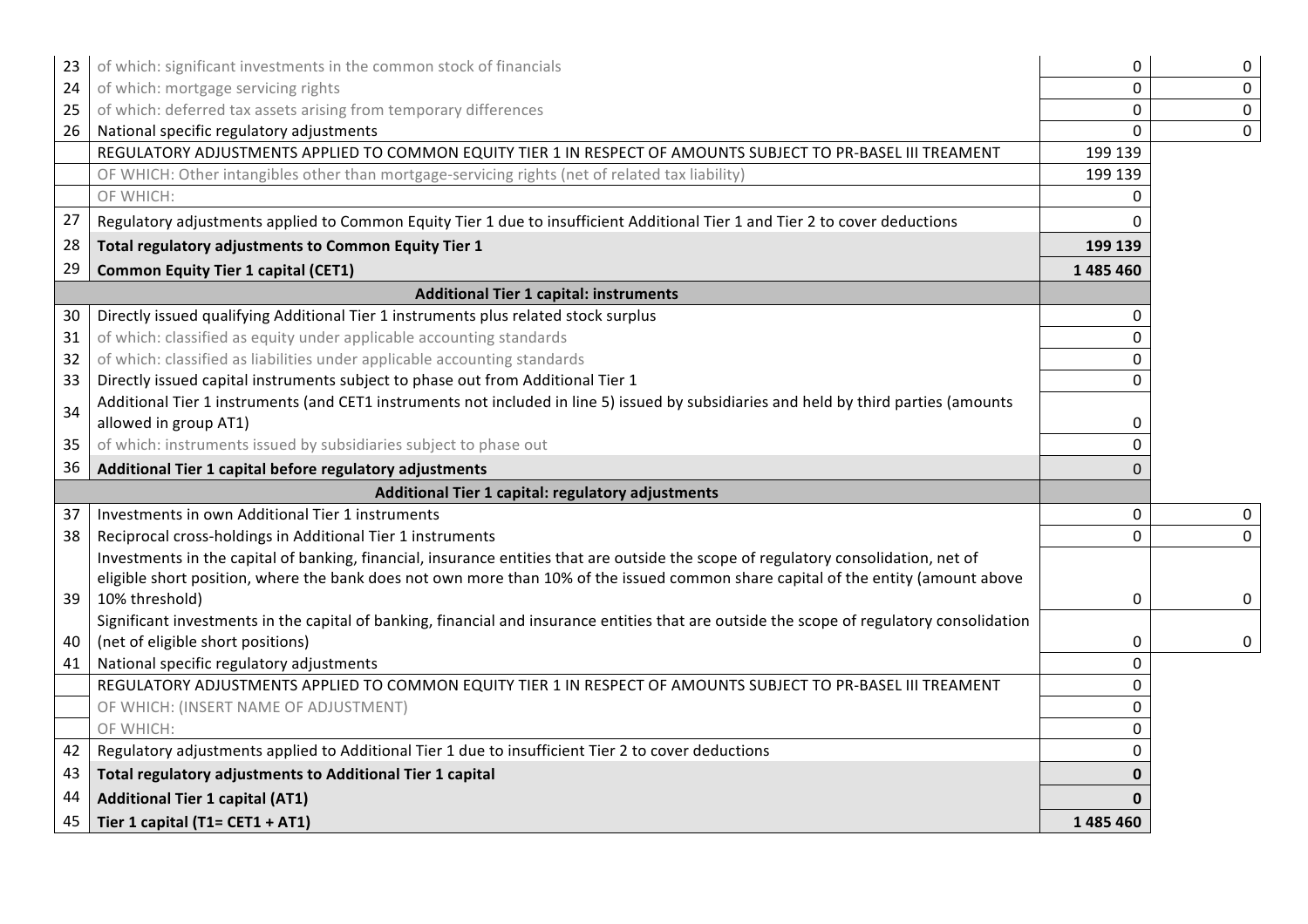|    | <b>Tier 2 capital and provisions</b>                                                                                                        |              |             |
|----|---------------------------------------------------------------------------------------------------------------------------------------------|--------------|-------------|
| 46 | Directly issued qualifying Tier 2 instruments plus related stock surplus                                                                    | 0            |             |
| 47 | Directly issued capital instruments subject to phase out from Tier 2                                                                        | 0            |             |
|    | Tier 2 instruments (and CET1 and AT1 instruments not included in lines 5 to 34) issued by subsidiaries and held by third parties            |              |             |
| 48 | (amounts allowed in group Tier 2)                                                                                                           | $\mathbf 0$  |             |
| 49 | of which: instruments issued by subsidiaries subject to phase out                                                                           | $\Omega$     |             |
| 50 | Provisions                                                                                                                                  | 9028         |             |
| 51 | Tier 2 capital before regulatory adjustments                                                                                                | 9028         |             |
|    | Tier 2 capital: regulatory adjustments                                                                                                      |              |             |
| 52 | Investment in own Tier 2 instruments                                                                                                        | 0            | 0           |
| 53 | Reciprocal cross-holdings in Tier 2 instruments                                                                                             | $\mathbf 0$  | $\mathbf 0$ |
|    | Investments in capital of banking, financial and insurance entities that are outside the scope of regulatory consolidation, net of eligible |              |             |
| 54 | short positions, where the bank does not own more than 10% of the issued common share capital of the entity (amount above the               |              |             |
|    | 10% threshold)                                                                                                                              | $\mathbf 0$  | 0           |
| 55 | Significant investments in the capital of banking, financial and insurance entities that are outside the scope of regulatory consolidation  |              |             |
|    | (net of eligible short positions)                                                                                                           | 0            | 0           |
| 56 | National specific regulatory adjustments                                                                                                    | $\Omega$     |             |
|    | REGULATORY ADJUSTMENTS APPLIED TO COMMON EQUITY TIER 2 IN RESPECT OF AMOUNTS SUBJECT TO PR-BASEL III TREAMENT                               | $\Omega$     |             |
|    | OF WHICH: (INSERT NAME OF ADJUSTMENT)                                                                                                       | $\mathbf{0}$ |             |
|    | OF WHICH:                                                                                                                                   | $\mathbf{0}$ |             |
| 57 | Total regulatory adjustments to Tier 2 capital                                                                                              | $\mathbf{0}$ |             |
| 58 | Tier 2 capital (T2)                                                                                                                         | 9028         |             |
| 59 | Total capital (TC= T1 + T2)                                                                                                                 | 1494488      |             |
|    | RISK WEIGHTED ASSETS IN RESPECT OF AMOUNTS SUBJECT TO PRE-BASEL III TREAMENT                                                                | 6 624 975    |             |
|    | OF WHICH: (INSERT NAME OF ADJUSTMENT)                                                                                                       |              |             |
|    | OF WHICH:                                                                                                                                   | $\Omega$     |             |
| 60 | <b>Total risk weighted assets</b>                                                                                                           | 6 624 975    |             |
|    | <b>Capital ratios</b>                                                                                                                       |              |             |
| 61 | Common Equity Tier 1 (as a percentage of risk weighted assets)                                                                              | 22.42        |             |
| 62 | Tier 1 (as a percentage of risk weighted assets)                                                                                            | 22.42        |             |
| 63 | Total capital (as a percentage of risk weighted assets)                                                                                     | 22.56        |             |
| 64 | Institution specific buffers requirements (minimum CET1 requirement plus capital conservation buffers plus countercyclical buffer           |              |             |
|    | requirements plus G-SIB buffer requirement, expressed as a percentage of risk weighted assets)                                              | 2.50         |             |
| 65 | of which: capital conservation buffer requirement                                                                                           | $\mathbf{0}$ |             |
| 66 | of which: bank specific countercyclical buffer requirement                                                                                  | 0            |             |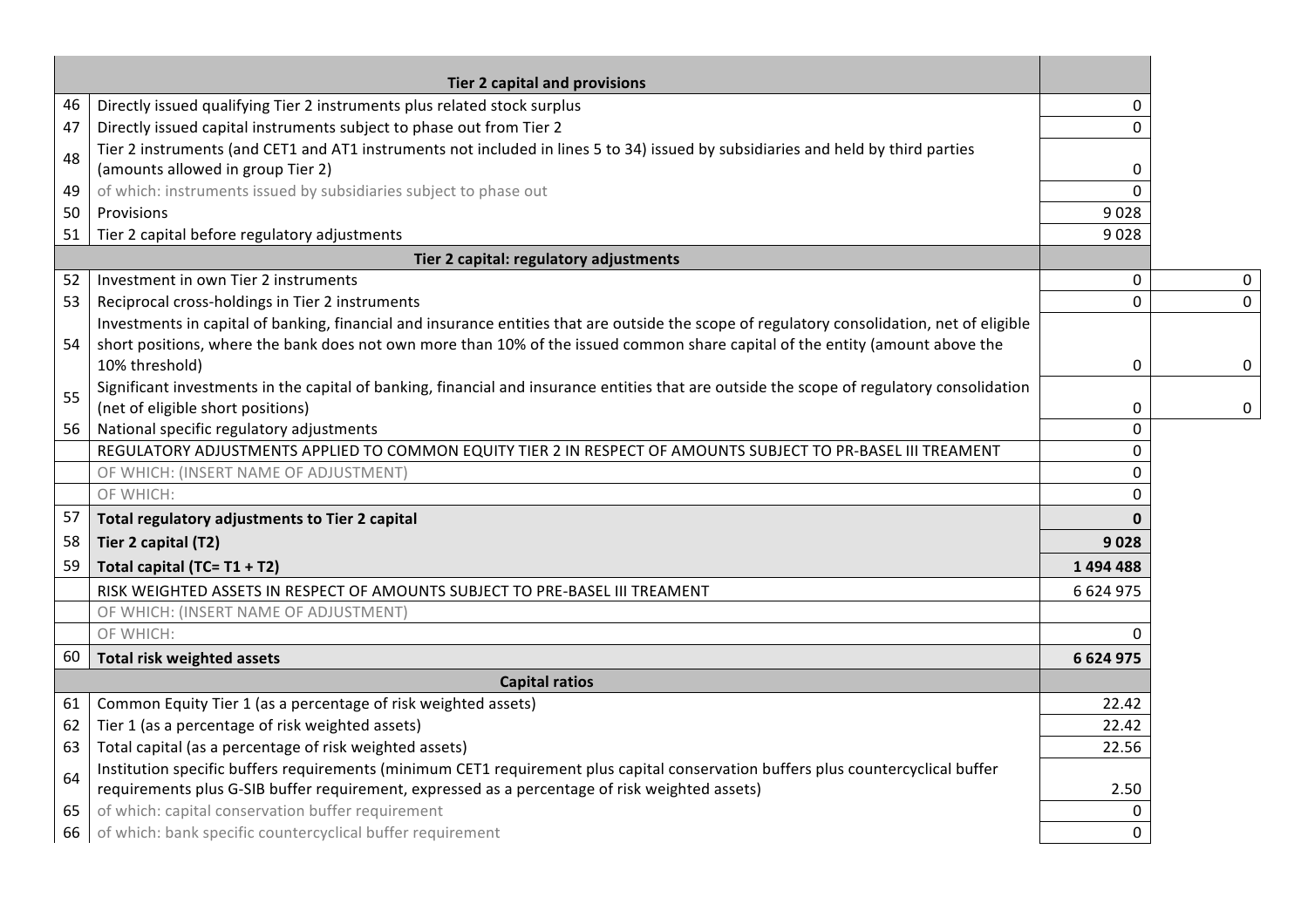| 67                                                       | of which: G-SIB buffer requirement                                                                                                           | 0     |  |
|----------------------------------------------------------|----------------------------------------------------------------------------------------------------------------------------------------------|-------|--|
| 68                                                       | Common Equity Tier 1 available to meet buffers (as a percentage of risk weighted assets)                                                     | 22.42 |  |
|                                                          | <b>National Minima (if different from Basel 3)</b>                                                                                           |       |  |
| 69                                                       | National Common Equity Tier 1 minimum ratio (if different from Basel 3 minimum)                                                              | 4.50  |  |
| 70                                                       | National Tier 1 minimum ratio                                                                                                                | 6.00  |  |
| 71                                                       | National total capital minimum ratio                                                                                                         | 9.50  |  |
|                                                          | Amounts below the threshold for deductions (before risk weighting)                                                                           |       |  |
| 72                                                       | Non-significant investments in the capital of other financials                                                                               | 0     |  |
| 73                                                       | Significant investments in common stock of financials                                                                                        | 0     |  |
| 74                                                       | Mortgage servicing rights (net of related tax liability)                                                                                     | 0     |  |
| 75                                                       | Deferred tax assets arising from temporary differences (net of related tax liability)                                                        | 0     |  |
| Applicable caps on the inclusion of provisions in Tier 2 |                                                                                                                                              |       |  |
| 76                                                       | Provisions eligible for inclusion in Tier 2 in respect of exposures subject to standardised approach (prior to application of cap)           | 9028  |  |
| 77                                                       | Cap on inclusion of provisions in Tier 2 under standardised approach                                                                         |       |  |
| 78                                                       | Provisions eligible for inclusion in Tier 2 in respect of exposures subject to internal ratings-based approach (prior to application of cap) |       |  |
| 79                                                       | Cap on inclusion of provisions in Tier 2 under internal ratings-based approach                                                               |       |  |
|                                                          |                                                                                                                                              |       |  |
|                                                          | Capital instruments subject to phase-out arrangement (only applicable between 1 Jan 2018 and 1 Jan 2022)                                     |       |  |
| 80                                                       | Current cap on CET1 instruments subject to phase out arrangements                                                                            | 0     |  |
| 81                                                       | Amounts excluded from CET1 due to cap (excess over cap after redemptions and maturities)                                                     | 0     |  |
| 82                                                       | Current cap on AT1 instruments subject to phase out arrangements                                                                             | 0     |  |
| 83                                                       | Amounts excluded from AT1 due to cap (excess over cap after redemptions and maturities)                                                      | 0     |  |
| 84                                                       | Current cap on T2 instruments subject to phase out arrangements                                                                              | 0     |  |
| 85                                                       | Amounts excluded from T2 due to cap (excess over cap after redemptions and maturities)                                                       | 0     |  |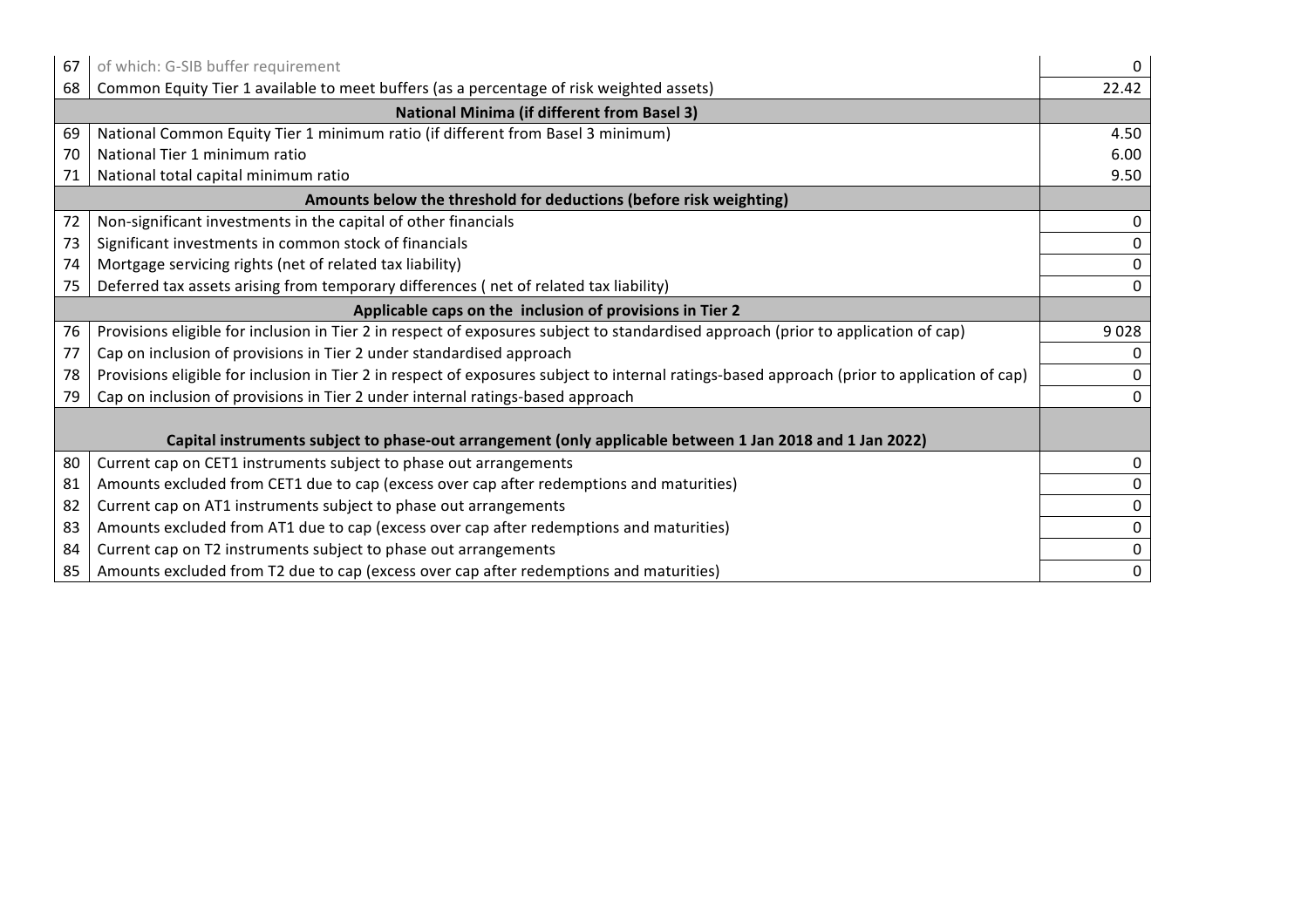# **ANNEXURE A: COMPOSITION OF CAPITAL DISCLOSURES TEMPLATE Mercantile Bank Limited (solo)**

Six months ended: **2013-06-30**

| <b>AMOUNTS</b><br>Basel III common disclosures template to be used during the transition of regulatory adjustments (i.e. from 1 June 2013 to 1 January 2018)<br><b>SUBJECT TO</b><br>R'000<br>PRE-BASEL III<br>TREATMENT |                                                                                                                                                                                                                                                                    |           |                |  |
|--------------------------------------------------------------------------------------------------------------------------------------------------------------------------------------------------------------------------|--------------------------------------------------------------------------------------------------------------------------------------------------------------------------------------------------------------------------------------------------------------------|-----------|----------------|--|
|                                                                                                                                                                                                                          | <b>Common Equity Tier 1 capital: instruments and reserves</b>                                                                                                                                                                                                      |           |                |  |
| $\mathbf{1}$                                                                                                                                                                                                             | Directly issued qualifying common share capital (and equivalent for non-joint stock companies) plus related stock surplus                                                                                                                                          | 1 483 299 |                |  |
| $\overline{2}$                                                                                                                                                                                                           | Retained earnings                                                                                                                                                                                                                                                  | 178 756   |                |  |
| 3                                                                                                                                                                                                                        | Accumulated other comprehensive income (and other reserves)                                                                                                                                                                                                        | 36 400    |                |  |
| 4                                                                                                                                                                                                                        | Directly issued capital subject to phase out from CET 1 (only applicable to non-joint stock companies)                                                                                                                                                             |           |                |  |
|                                                                                                                                                                                                                          | Public sector capital injections grandfathered until 1 January 2018                                                                                                                                                                                                |           |                |  |
| 5                                                                                                                                                                                                                        | Common share capital issued by subsidiaries and held third parties (amounts allowed in group CET)                                                                                                                                                                  | 0         | $\overline{0}$ |  |
| 6                                                                                                                                                                                                                        | Common Equity Tier 1 capital before regulatory adjustments                                                                                                                                                                                                         | 1698455   |                |  |
|                                                                                                                                                                                                                          | <b>Common Equity Tier 1 capital: regulatory adjustments</b>                                                                                                                                                                                                        |           |                |  |
| $\overline{7}$                                                                                                                                                                                                           | Prudential valuation adjustments                                                                                                                                                                                                                                   | 0         | $\mathbf 0$    |  |
| 8                                                                                                                                                                                                                        | Goodwill (net of related tax liability)                                                                                                                                                                                                                            | 0         | $\Omega$       |  |
| 9                                                                                                                                                                                                                        | Other intangibles other than mortgage-servicing rights (net of related tax liability)                                                                                                                                                                              | 199 139   | 199 139        |  |
| 10                                                                                                                                                                                                                       | Deferred tax assets that rely on future profitability excluding those arising from temporary differences (net of related tax liability)                                                                                                                            | 0         | $\Omega$       |  |
| 11                                                                                                                                                                                                                       | Cash-flow hedge reserve                                                                                                                                                                                                                                            | 0         | $\Omega$       |  |
| 12                                                                                                                                                                                                                       | Shortfall of provisions to expected losses                                                                                                                                                                                                                         | 0         | $\Omega$       |  |
| 13                                                                                                                                                                                                                       | Securitisation gain on sale                                                                                                                                                                                                                                        | 0         | $\Omega$       |  |
| 14                                                                                                                                                                                                                       | Gains and losses due to changes in own credit risk on fair valued liabilities                                                                                                                                                                                      | 0         | $\mathbf{0}$   |  |
| 15                                                                                                                                                                                                                       | Defined-benefit pension fund net assets                                                                                                                                                                                                                            | 0         | $\Omega$       |  |
| 16                                                                                                                                                                                                                       | Investments in own shares (if not already netted off paid-in capital on reported balance sheet                                                                                                                                                                     | 0         | $\Omega$       |  |
| 17                                                                                                                                                                                                                       | Reciprocal cross-holdings in common equity                                                                                                                                                                                                                         | $\Omega$  | $\Omega$       |  |
| 18                                                                                                                                                                                                                       | Investments in the capital of banking, financial, insurance entities that are outside the scope of regulatory consolidation, net of<br>eligible short position, where the bank does not own more than 10% of the issued share capital (amount above 10% threshold) | 0         | $\Omega$       |  |
| 19                                                                                                                                                                                                                       | Significant investments in the common stock of banking, financial and insurance entities that are outside the scope of regulatory                                                                                                                                  |           |                |  |
|                                                                                                                                                                                                                          | consolidation, net of eligible short positions (amounts above 10% threshold)                                                                                                                                                                                       | 0         | 0              |  |
| 20                                                                                                                                                                                                                       | Mortgage servicing rights (amount above 10% threshold)                                                                                                                                                                                                             | 0         | $\mathbf 0$    |  |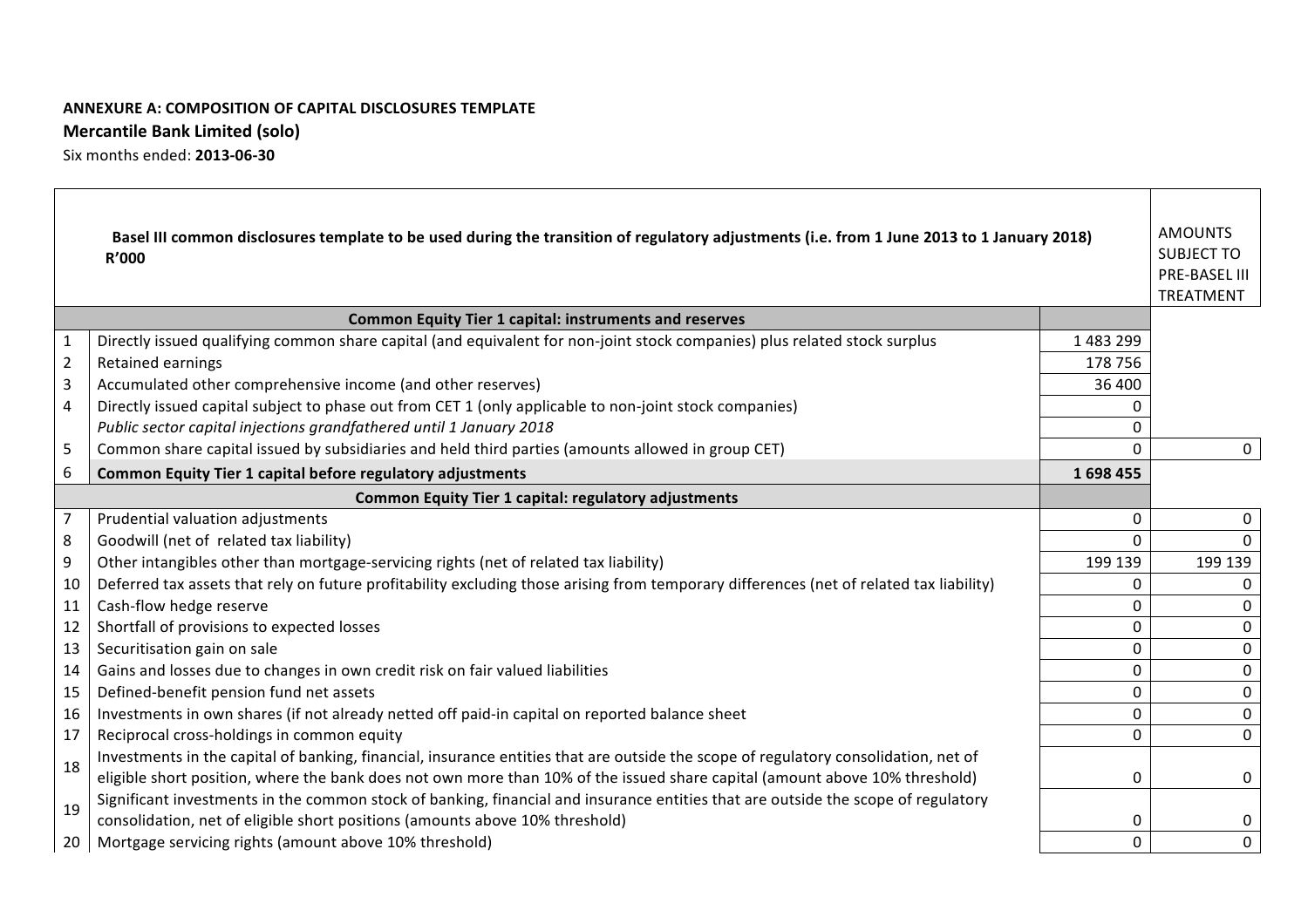| 21 | Deferred tax assets arising from temporary differences (amounts above 10% threshold, net of related tax liability)                         | 0            | 0                |
|----|--------------------------------------------------------------------------------------------------------------------------------------------|--------------|------------------|
| 22 | Amount exceeding the 15% threshold                                                                                                         | $\mathbf 0$  | $\mathbf 0$      |
| 23 | of which: significant investments in the common stock of financials                                                                        | $\mathbf 0$  | $\mathbf 0$      |
| 24 | of which: mortgage servicing rights                                                                                                        | $\mathbf 0$  | $\mathbf 0$      |
| 25 | of which: deferred tax assets arising from temporary differences                                                                           | $\mathbf 0$  | $\boldsymbol{0}$ |
| 26 | National specific regulatory adjustments                                                                                                   | $\mathbf 0$  | $\mathbf 0$      |
|    | REGULATORY ADJUSTMENTS APPLIED TO COMMON EQUITY TIER 1 IN RESPECT OF AMOUNTS SUBJECT TO PR-BASEL III TREAMENT                              | 199 139      |                  |
|    | OF WHICH: Other intangibles other than mortgage-servicing rights (net of related tax liability)                                            | 199 139      |                  |
|    | OF WHICH:                                                                                                                                  | $\mathbf{0}$ |                  |
| 27 | Regulatory adjustments applied to Common Equity Tier 1 due to insufficient Additional Tier 1 and Tier 2 to cover deductions                | 0            |                  |
| 28 | Total regulatory adjustments to Common Equity Tier 1                                                                                       | 199 139      |                  |
| 29 | <b>Common Equity Tier 1 capital (CET1)</b>                                                                                                 | 1 499 316    |                  |
|    | <b>Additional Tier 1 capital: instruments</b>                                                                                              |              |                  |
| 30 | Directly issued qualifying Additional Tier 1 instruments plus related stock surplus                                                        | 0            |                  |
| 31 | of which: classified as equity under applicable accounting standards                                                                       | $\Omega$     |                  |
| 32 | of which: classified as liabilities under applicable accounting standards                                                                  | 0            |                  |
| 33 | Directly issued capital instruments subject to phase out from Additional Tier 1                                                            | $\Omega$     |                  |
| 34 | Additional Tier 1 instruments (and CET1 instruments not included in line 5) issued by subsidiaries and held by third parties (amounts      |              |                  |
|    | allowed in group AT1)                                                                                                                      | 0            |                  |
| 35 | of which: instruments issued by subsidiaries subject to phase out                                                                          | 0            |                  |
| 36 | Additional Tier 1 capital before regulatory adjustments                                                                                    | $\Omega$     |                  |
|    | Additional Tier 1 capital: regulatory adjustments                                                                                          |              |                  |
| 37 | Investments in own Additional Tier 1 instruments                                                                                           | $\Omega$     | 0                |
| 38 | Reciprocal cross-holdings in Additional Tier 1 instruments                                                                                 | $\Omega$     | $\overline{0}$   |
|    | Investments in the capital of banking, financial, insurance entities that are outside the scope of regulatory consolidation, net of        |              |                  |
| 39 | eligible short position, where the bank does not own more than 10% of the issued common share capital of the entity (amount above          |              |                  |
|    | 10% threshold)                                                                                                                             | 0            | 0                |
| 40 | Significant investments in the capital of banking, financial and insurance entities that are outside the scope of regulatory consolidation |              |                  |
|    | (net of eligible short positions)                                                                                                          | 0            | $\mathbf 0$      |
| 41 | National specific regulatory adjustments                                                                                                   | 0            |                  |
|    | REGULATORY ADJUSTMENTS APPLIED TO COMMON EQUITY TIER 1 IN RESPECT OF AMOUNTS SUBJECT TO PR-BASEL III TREAMENT                              | $\Omega$     |                  |
|    | OF WHICH: (INSERT NAME OF ADJUSTMENT)                                                                                                      | $\Omega$     |                  |
|    | OF WHICH:                                                                                                                                  | 0            |                  |
| 42 | Regulatory adjustments applied to Additional Tier 1 due to insufficient Tier 2 to cover deductions                                         | 0            |                  |
| 43 | Total regulatory adjustments to Additional Tier 1 capital                                                                                  | $\mathbf 0$  |                  |
| 44 | <b>Additional Tier 1 capital (AT1)</b>                                                                                                     | 0            |                  |
| 45 | Tier 1 capital (T1= CET1 + AT1)                                                                                                            | 1 499 316    |                  |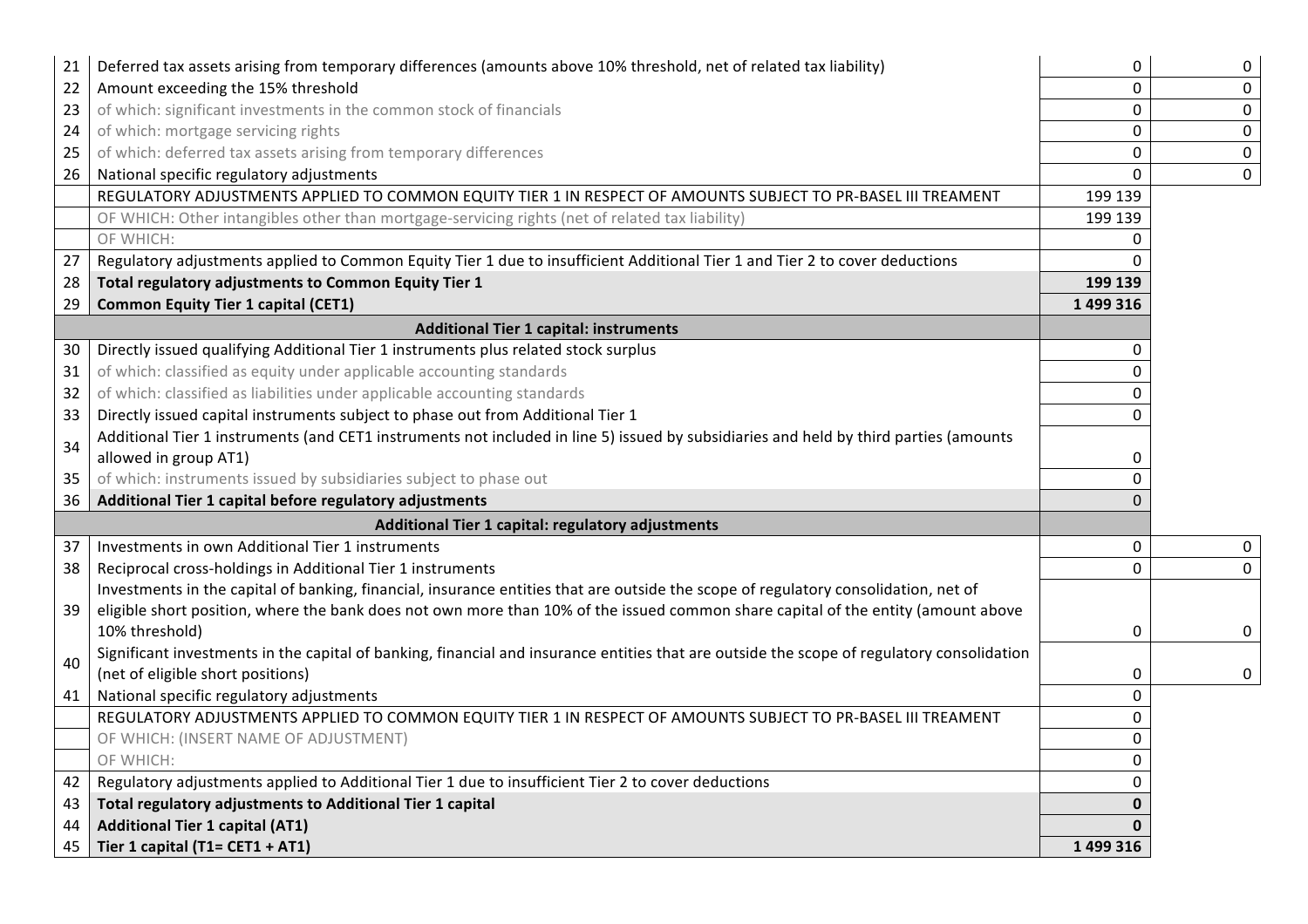|    | <b>Tier 2 capital and provisions</b>                                                                                                        |                |             |
|----|---------------------------------------------------------------------------------------------------------------------------------------------|----------------|-------------|
| 46 | Directly issued qualifying Tier 2 instruments plus related stock surplus                                                                    | 0              |             |
| 47 | Directly issued capital instruments subject to phase out from Tier 2                                                                        | $\Omega$       |             |
|    | Tier 2 instruments (and CET1 and AT1 instruments not included in lines 5 to 34) issued by subsidiaries and held by third parties            |                |             |
| 48 | (amounts allowed in group Tier 2)                                                                                                           | 0              |             |
| 49 | of which: instruments issued by subsidiaries subject to phase out                                                                           | $\Omega$       |             |
| 50 | Provisions                                                                                                                                  | 8628           |             |
| 51 | Tier 2 capital before regulatory adjustments                                                                                                | 8628           |             |
|    | Tier 2 capital: regulatory adjustments                                                                                                      |                |             |
| 52 | Investment in own Tier 2 instruments                                                                                                        | 0              | 0           |
| 53 | Reciprocal cross-holdings in Tier 2 instruments                                                                                             | $\overline{0}$ | $\mathbf 0$ |
|    | Investments in capital of banking, financial and insurance entities that are outside the scope of regulatory consolidation, net of eligible |                |             |
| 54 | short positions, where the bank does not own more than 10% of the issued common share capital of the entity (amount above the               |                |             |
|    | 10% threshold)                                                                                                                              | 0              | 0           |
| 55 | Significant investments in the capital of banking, financial and insurance entities that are outside the scope of regulatory consolidation  |                |             |
|    | (net of eligible short positions)                                                                                                           | 0              | 0           |
| 56 | National specific regulatory adjustments                                                                                                    | $\mathbf 0$    |             |
|    | REGULATORY ADJUSTMENTS APPLIED TO COMMON EQUITY TIER 2 IN RESPECT OF AMOUNTS SUBJECT TO PR-BASEL III TREAMENT                               | $\Omega$       |             |
|    | OF WHICH: (INSERT NAME OF ADJUSTMENT)                                                                                                       | $\Omega$       |             |
|    | OF WHICH:                                                                                                                                   | $\Omega$       |             |
| 57 | Total regulatory adjustments to Tier 2 capital                                                                                              | $\mathbf{0}$   |             |
| 58 | Tier 2 capital (T2)                                                                                                                         | 8628           |             |
| 59 | Total capital (TC= T1 + T2)                                                                                                                 | 1 507 944      |             |
|    | RISK WEIGHTED ASSETS IN RESPECT OF AMOUNTS SUBJECT TO PRE-BASEL III TREAMENT                                                                | 6 590 045      |             |
|    | OF WHICH: (INSERT NAME OF ADJUSTMENT)                                                                                                       |                |             |
|    | OF WHICH:                                                                                                                                   | $\Omega$       |             |
| 60 | <b>Total risk weighted assets</b>                                                                                                           | 6 590 045      |             |
|    | <b>Capital ratios</b>                                                                                                                       |                |             |
| 61 | Common Equity Tier 1 (as a percentage of risk weighted assets)                                                                              | 22.75          |             |
| 62 | Tier 1 (as a percentage of risk weighted assets)                                                                                            | 22.75          |             |
| 63 | Total capital (as a percentage of risk weighted assets)                                                                                     | 22.88          |             |
| 64 | Institution specific buffers requirements (minimum CET1 requirement plus capital conservation buffers plus countercyclical buffer           |                |             |
|    | requirements plus G-SIB buffer requirement, expressed as a percentage of risk weighted assets)                                              | 2.50           |             |
| 65 | of which: capital conservation buffer requirement                                                                                           | 0              |             |
| 66 | of which: bank specific countercyclical buffer requirement                                                                                  | $\mathbf 0$    |             |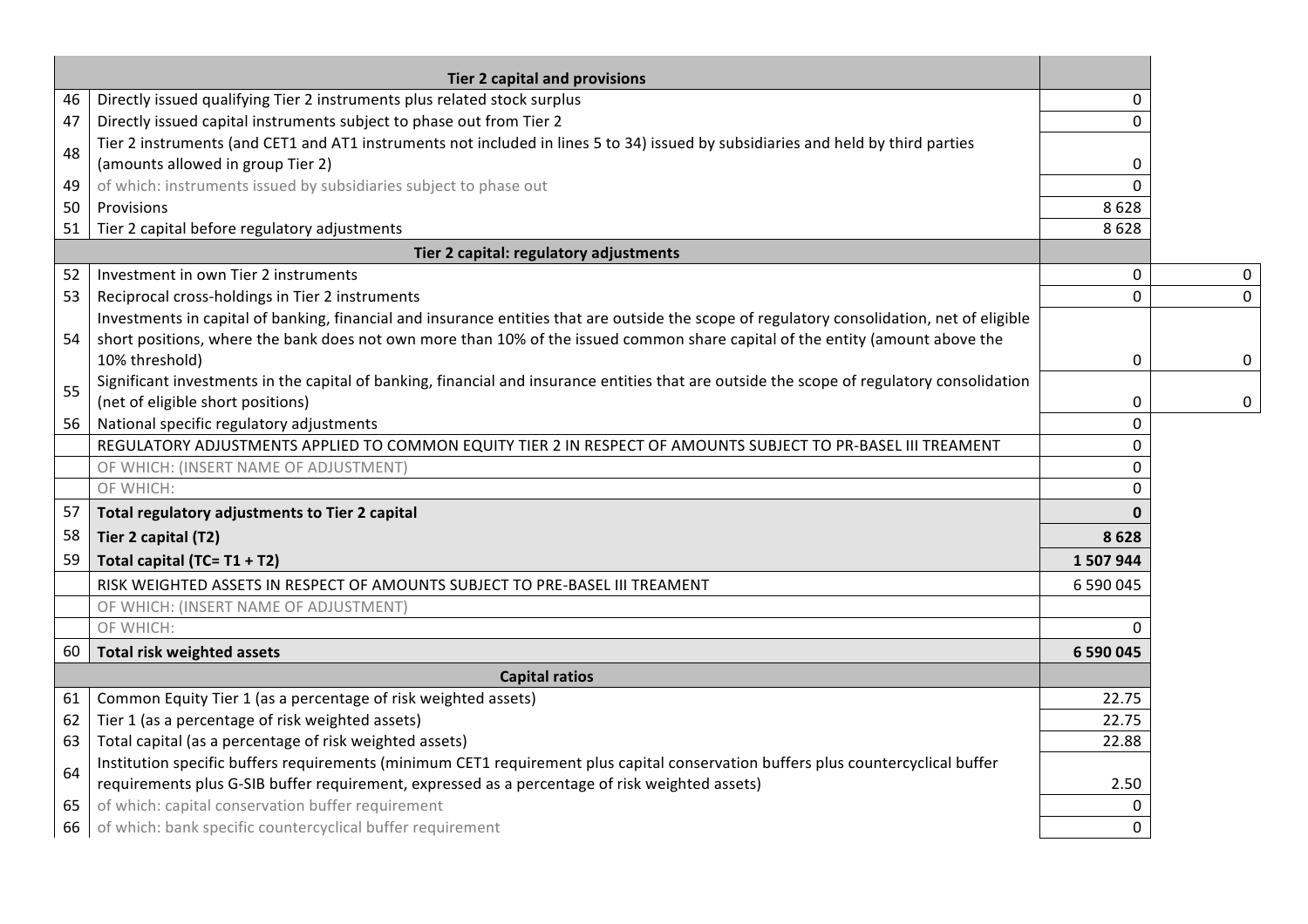| 67                                                                                                       | of which: G-SIB buffer requirement                                                                                                           | 0            |  |
|----------------------------------------------------------------------------------------------------------|----------------------------------------------------------------------------------------------------------------------------------------------|--------------|--|
| 68                                                                                                       | Common Equity Tier 1 available to meet buffers (as a percentage of risk weighted assets)                                                     | 22.75        |  |
|                                                                                                          | <b>National Minima (if different from Basel 3)</b>                                                                                           |              |  |
| 69                                                                                                       | National Common Equity Tier 1 minimum ratio (if different from Basel 3 minimum)                                                              | 4.50         |  |
| 70                                                                                                       | National Tier 1 minimum ratio                                                                                                                | 6.00         |  |
| 71                                                                                                       | National total capital minimum ratio                                                                                                         | 9.50         |  |
|                                                                                                          | Amounts below the threshold for deductions (before risk weighting)                                                                           |              |  |
| 72                                                                                                       | Non-significant investments in the capital of other financials                                                                               | 0            |  |
| 73                                                                                                       | Significant investments in common stock of financials                                                                                        | 0            |  |
| 74                                                                                                       | Mortgage servicing rights (net of related tax liability)                                                                                     | $\mathbf{0}$ |  |
| 75                                                                                                       | Deferred tax assets arising from temporary differences (net of related tax liability)                                                        | 0            |  |
| Applicable caps on the inclusion of provisions in Tier 2                                                 |                                                                                                                                              |              |  |
| 76                                                                                                       | Provisions eligible for inclusion in Tier 2 in respect of exposures subject to standardised approach (prior to application of cap)           | 8628         |  |
| 77                                                                                                       | Cap on inclusion of provisions in Tier 2 under standardised approach                                                                         |              |  |
| 78                                                                                                       | Provisions eligible for inclusion in Tier 2 in respect of exposures subject to internal ratings-based approach (prior to application of cap) |              |  |
| 79                                                                                                       | Cap on inclusion of provisions in Tier 2 under internal ratings-based approach                                                               | 0            |  |
|                                                                                                          |                                                                                                                                              |              |  |
| Capital instruments subject to phase-out arrangement (only applicable between 1 Jan 2018 and 1 Jan 2022) |                                                                                                                                              |              |  |
| 80                                                                                                       | Current cap on CET1 instruments subject to phase out arrangements                                                                            | 0            |  |
| 81                                                                                                       | Amounts excluded from CET1 due to cap (excess over cap after redemptions and maturities)                                                     |              |  |
| 82                                                                                                       | Current cap on AT1 instruments subject to phase out arrangements                                                                             | 0            |  |
| 83                                                                                                       | Amounts excluded from AT1 due to cap (excess over cap after redemptions and maturities)                                                      | 0            |  |
| 84                                                                                                       | Current cap on T2 instruments subject to phase out arrangements                                                                              | 0            |  |
| 85                                                                                                       | Amounts excluded from T2 due to cap (excess over cap after redemptions and maturities)                                                       | 0            |  |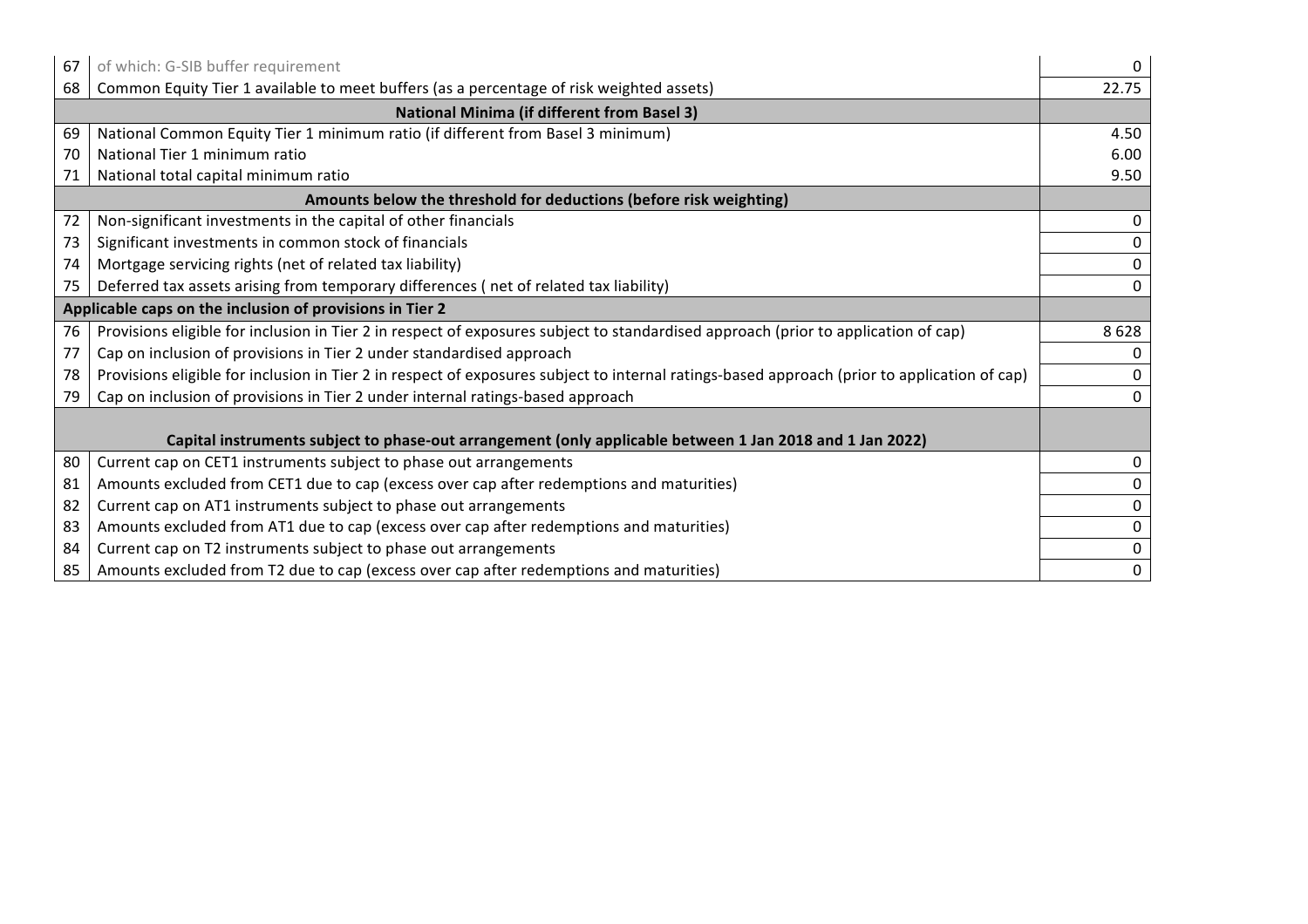## **ANNEXURE B: MAIN FEATURES DISCLOSURE TEMPLATE**

### **Mercantile Bank Group and Mercantile Bank Limited (solo)**

Six months ended: **2013-06-30**

Set out below is the template that banks must use to ensure that the key features of all regulatory capital instruments are disclosed. Banks will be required to complete all of the shaded cells for each outstanding regulatory capital instrument (banks should insert "N/A" if the question is not applicable).

|                | Disclosure template for main features of regulatory capital instruments                        |                                |                                         |
|----------------|------------------------------------------------------------------------------------------------|--------------------------------|-----------------------------------------|
| $\mathbf{1}$   | Issuer                                                                                         | <b>Mercantile Bank Limited</b> | <b>Mercantile Bank Holdings Limited</b> |
| $\overline{2}$ | Unique identifier (e.g. CUSIP, ISIN or Bloomberg identifier for private<br>placement)          | Unlisted                       | Unlisted                                |
| 3              | Governing Law(s) of the instrument                                                             | Banks Act, Companies Act       | Banks Act, Companies Act                |
|                | <b>Regulatory treatment</b>                                                                    |                                |                                         |
| 4              | <b>Transitional Basel III rules</b>                                                            | Common Equity Tier 1           | Common Equity Tier 1                    |
| 5              | Post-transitional Basel III rules                                                              | Common Equity Tier 1           | Common Equity Tier 1                    |
| 6              | Eligible at solo/group/group & solo                                                            | Group and solo                 | Group                                   |
| $\overline{7}$ | Instrument type (type to be specified by each jurisdiction)                                    | Ordinary share capital         | Ordinary share capital                  |
| 8              | Amount recognised in regulatory capital (Currency in mil, as of most<br>recent reporting date) | R1 483 Million                 | R1 207 Million                          |
| 9              | Par value of instrument                                                                        | R <sub>2.00</sub>              | 1 cent                                  |
| 10             | Accounting classification                                                                      | Shareholders' equity           | Shareholders' equity                    |
| 11             | Original date of issuance                                                                      | 28/03/2002                     | 13/06/1989                              |
| 12             | Perpetual or dated                                                                             | Perpetual                      | Perpetual                               |
| 13             | Original maturity date                                                                         | No Maturity                    | No Maturity                             |
| 14             | Issuer call subject to prior supervisory approval                                              | Yes                            | Yes                                     |
| 15             | Optional call date contingent call dates and redemption amount                                 | N/A                            | N/A                                     |
| 16             | Subsequent call dates, if applicable                                                           | N/A                            | N/A                                     |
|                | Coupons / dividends                                                                            |                                |                                         |
| 17             | Fixed or floating dividend/coupon                                                              | Floating                       | Floating                                |